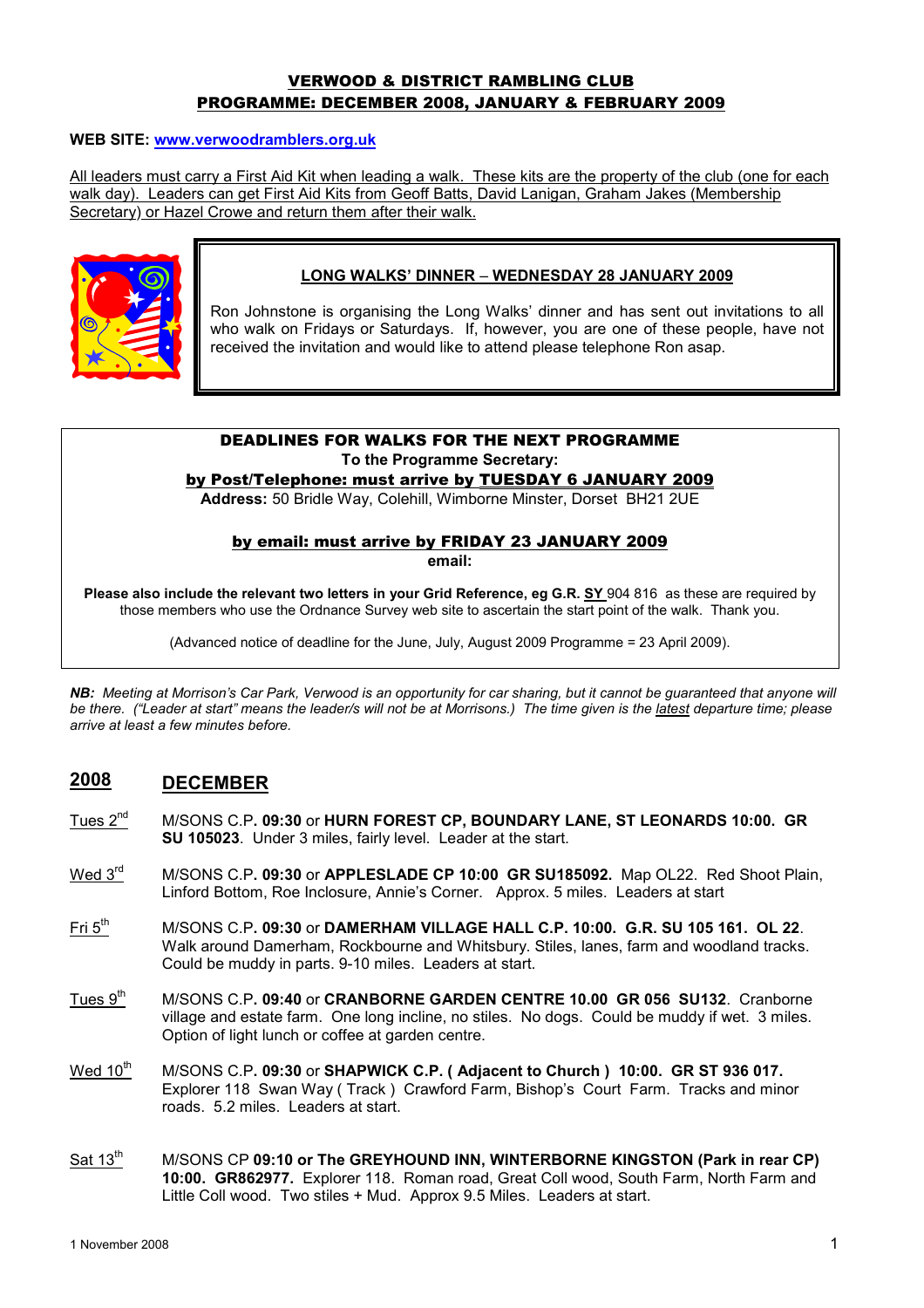- Tues  $16<sup>th</sup>$  M/SONS C.P. 09:30 or DROVERS P.H. Gussage all Saints 10:00 GR SU 003 106. Explorer 118. Tracks and lanes, gentle hills. 3½ miles. Leaders at start.
- Wed 17<sup>th</sup> M/SONS C.P. 09:30 or CRANBORNE SPORTS FIELD 10:00 GR SZ 057134. Map 118. Christmas walk, funny hats, carols, jokes or short stories. Please bring coffee etc for a short stop to celebrate Christmas. Slopes, mud and stiles. 4 ½ miles.
- Fri 19<sup>th</sup> M/SONS C.P. 09:15 or CRANBORNE GARDEN CENTRE (Top end of CP) 09:45 GR SU 056132. Explorer 118. Burwood, Boveridge, Jack's Hedge Corner, Cranborne Farm, Squirrel Corner, Monkton up Wimborne, Wimborne St Giles, Creech Hill. 9 miles
- Tues 23rd M/SONS C.P. 09:30 or RAMSDOWN CP, near Hurn 10:00. GR SZ131971. SOPLEY COMMON: wet heath and woods. 2½ miles. Leader at the start.
- Wed 24<sup>th</sup> NO WALK SUBMITTED.
- Sat 27<sup>th</sup> NO WALK
- Tues  $30<sup>th</sup>$  M/SONS C.P. 09:30 or UDDENS PLANTATION: use Golf Course CP off A31 Ferndown bypass. 10:00. GR SU071024. Coffee available after the walk. 3 miles. Leader at the start.
- Wed 31<sup>st</sup> NO WALK SUBMITTED

#### **JANUARY**

- $\frac{2009}{\text{Fri } 2^{nd}}$  $M/$ SONS C.P. 09.40 or WEST MOORS – BOND AVENUE / FRYER PLAYING FIELD C.P. 10.00. GR SU 077 034. Maps Explorers 118 & OL22. Holt Heath, Holt Lodge Farm, Queen's Copse, Broad Bridge, Bowering Water, Clayford Farm. 11 miles. Leaders at start.
- $Tues 6<sup>th</sup>$  M/SONS C.P. 09:40 or WEST MOORS VILLAGE CP 10:00. GR SU080027. West Moors Plantation. No hills. 2½ -3 miles. Leader at the start.

## $T$ ues  $6<sup>th</sup>$  POSTAL/TELEPHONE DEADLINE FOR WALKS FOR THE NEXT PROGRAMME

- Wed  $7<sup>th</sup>$  M/SONS C.P. 09:45 or POTTERNE PARK 10:00 park adjacent to the tennis courts. G.R. 095076. Boundaries and Byeways No. 3 : Noon Hill, Ringwood Forest and Stephens Castle. (Exact mileage not available at time of going to press, but is the usual sort of distance for Wednesday walks.) Leaders at the start.
- Sat 10<sup>th</sup> M/SONS C.P. 09:30 or GARSTON WOOD C.P. 10:00 GR SU018194. Map 118. Shermel Gate, Ox Drove, Chase Wood, Deanlands. 9 miles. Leaders at start.
- Tues  $13<sup>th</sup>$  M/SONS C.P. 09:30 or LANGTON ARMS P.H. ( Park in overflow car park field ) Tarrant Monkton 10:05. GR ST 944 088. Explorer 118. One incline 3½ miles approx. Leaders at start.
- Wed 14<sup>th</sup> M/SONS C.P. 09:30 or WHITE SHEET HIILL C.P. 10.00 GR SU048036. White Sheet Plantation, Holt Heath. 5 miles. Leaders at start.
- Fri 16<sup>th</sup> M/SONS C.P. 09:30 or ASHLEY WOOD GOLF CLUB C.P 10:15 G.R. ST 917065 Exp 118. Pimperne, around Blandford Army Camp. Approx 9 miles. Leader at start.
- Tues  $20<sup>th</sup>$  M/SONS C.P. 09:20 or AVON RUN C.P. 10:00 GR 189 923. OL22. Flat walk along cliff path, down cliff steps and along promenade. Steamer Point etc, Mudeford Quay. Café and shop. Car Park should be free. 2½ miles approx. Leaders at start.
- $Wed 21<sup>st</sup>$  NO WALK SUBMITTED.

# Fri 23<sup>rd</sup> EMAIL DEADLINE FOR WALKS FOR THE NEXT PROGRAMME.

Sat 24<sup>th</sup> M/SONS C.P. 09:15 or PIDDLETRENTHIDE RECREATATION GROUND 10:30 GR 706995. Explorer 117. Watcombe Plain, Hill Wood & Whitcombe. Hills, stiles and mud. 9 miles.